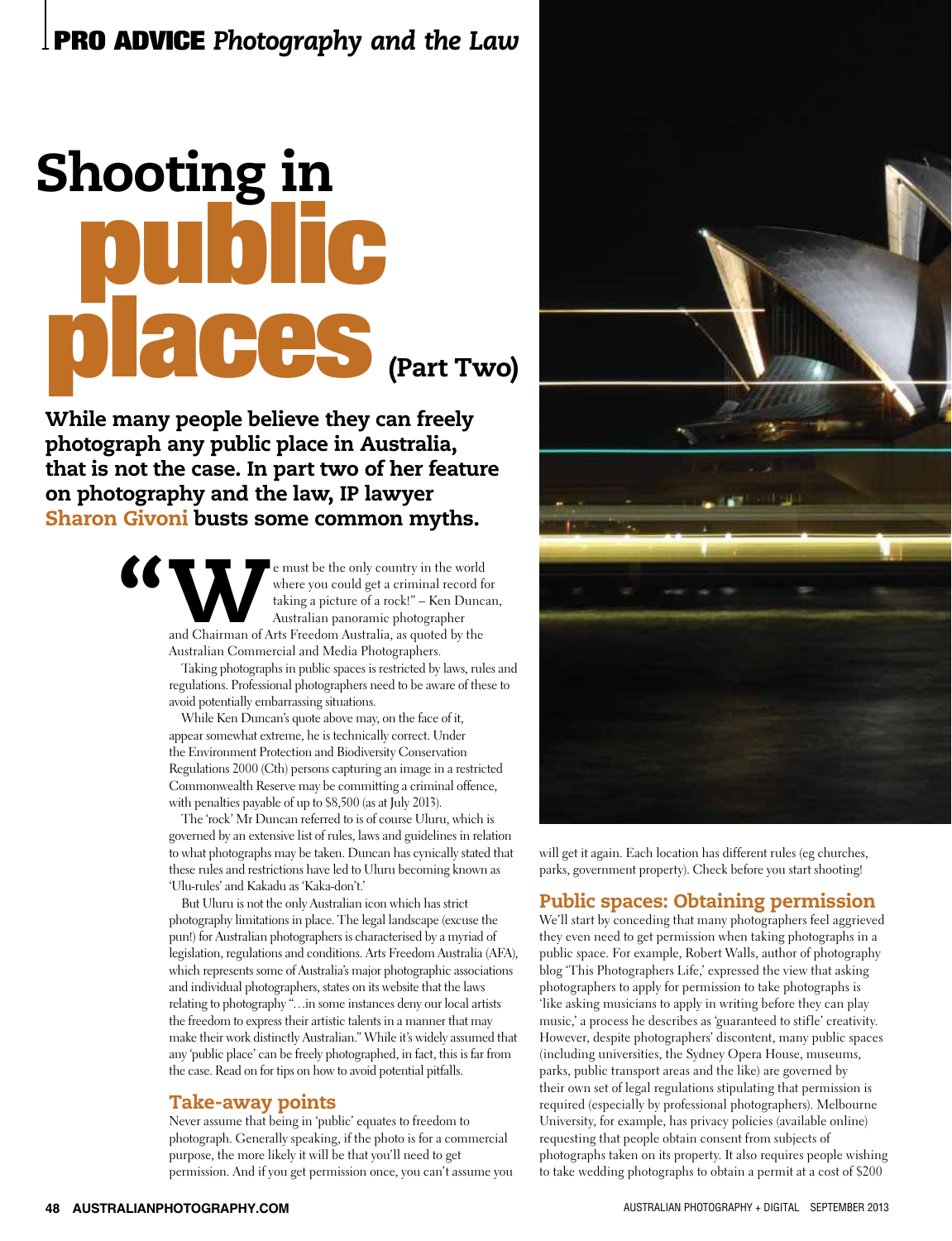

(as at July 2013). (See http://services.unimelb.edu.au/venuehire/ general/weddings). So do not take professional photographs in public places – not without carefully checking the rules first!

# Case study: The Royal Botanic Gardens, Sydney

Former Artist in Residence of the Royal Botanic Gardens in Sydney, Phillippa Carnemolla, relates her experience taking photographs of her sculptures in the Gardens. While Phillippa did not encounter any specific issues, she stresses that she was always very careful to get permission before taking any images. "Communication is crucial," she says, adding, "I always kept everyone in the loop, from the chief executive through to the horticulturalists." This became particularly important when she wanted to stand in a garden bed to have a photograph taken. As Phillippa says, "If they found you in a garden bed they'd probably be very upset." But as she'd sought permission, this made all the difference. It's always worthwhile to obtain permission in advance. And despite having permission, you may still need to

check with someone before tramping over vegetation to reach a perfect vantage point!

# Case study: Victoria Barracks

The beautiful façade of Victoria Barracks on St Kilda Road, Melbourne, is popular with wedding couples. Leading photography studio Untamed Images Photography frequents this location. For wedding photography at the Victoria Barracks a permit needs to be obtained via the Department of Defence. Usually the wedding couple organise the permit, however there have been several occasions where the studio has obtained the permit on its clients' behalf. Requirements must be met, such as certain documentation signed by a Justice of the Peace and then approved by the Department of Defence. Without approval of this documentation, it's illegal for wedding photography to take place there under the Defence Act 1903 (Cth).

Leaving aside the Victoria Barracks, issues can arise when it comes to taking photographs on or of any government property. For example, it's illegal to take a photograph of any Australian Defence installation, and any area of Government land or water can be

#### ABOVE

The Sydney Opera House is one of Australia's most photographed structures. It is also one of many locations subject to a range of restrictions related to the taking its picture. Image by James Morgan.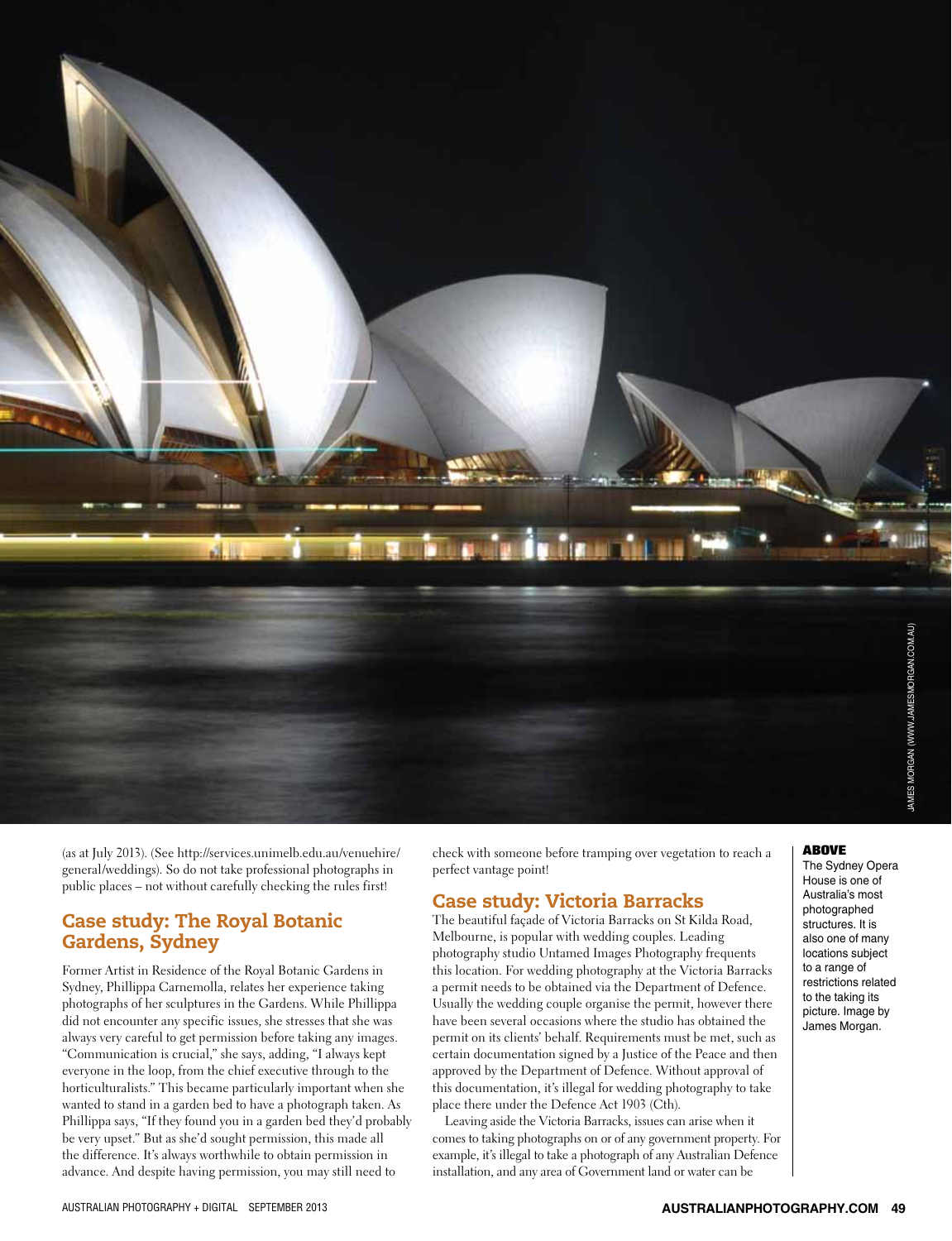# **PRO ADVICE** *Photography and the Law*



#### ABOVE

Untamed Images Photography shoots weddings outside Victoria Barracks in Melbourne, but requires a permit from the **Department** of Defence.

#### opposite page

Even busy locations like Melbourne Central shopping centre in that city's CBD can be the subject of extensive regulation for photographers.

declared an area in which it is prohibited to take photographs if it is necessary for defence purposes. Disobeying these restrictions can lead to fines, confiscation and potential destruction of your equipment and photographs or even (in extreme cases) imprisonment. Remember, your permit is your 'ticket' in. Don't forget to bring it with you!

Another location popular for wedding photos is Melbourne's Shrine of Remembrance. While the Shrine and its surrounding gardens have a special beauty, when couples request that it be used as a location for their wedding photographs, some photographers have been known to refuse as a mark of respect.

Even if the photographer is willing to take wedding photographs at the Shrine, they could face difficulties. The following are some of the terms and conditions of use of the Shrine in regard to professional photography:

"Commercial photography and filming for non-related purposes, as deemed by Shrine Trustees, is NOT allowed in the Shrine or on the Shrine Reserve. Special consideration may be given to applications that support the mission of the Shrine of Remembrance.

"Full acknowledgement of the Shrine of Remembrance

must appear on all imagery and footage taken. The Shrine logo must appear on all printed material with: Shrine of Remembrance, Melbourne."

If photographs taken for a non-related purpose come to the attention of the Shrine Trustees then the photographer may be liable for a fine of up to \$280 under The Shrine of Remembrance Act 1978 (Vic). It's also possible that the Shrine Trustees could apply to the courts to have the photographs destroyed or delivered to them. Imagine the surprise of the clients if they were told they would have to return their precious photographs because the photographer had failed to check!

# What do photographers think?

Melbourne photographer Simon Watts has strong views on the topic: "If I think there might be a problem taking photographs in a certain location then I just don't bother." He takes the view that the ever-growing multitude of requirements and restrictions on

photographers has left most members of the public confused as to their rights and this has caused some issues. For example, when Watts took a photograph (right) of shopping centre Melbourne Central a few years ago he wasn't aware of any restrictions, however he concedes that today he would have to be far more careful.

# Why are these laws in place?

Famous American landscape photographer Ansel Adams once said, "No man has the right to dictate what other men should perceive, create, or produce, but all should be encouraged to reveal themselves, their perceptions, and emotions, and to build confidence in the creative spirit."

This begs the question, why do bureaucrats insist on imposing such draconian restrictions? These reasons given for such rules and regulations

include safety, privacy concerns and basic public order, as well as to ensure that not too many professional photographers are in the same place at the same time and to set behavioural expectations of photographers, especially professionals (such as crew size, start and end times, permitted equipment and the like).

In the case of general bans, the rules are trying to avoid photos being taken surreptitiously and exposed for all to see via the internet. Naturally, terrorism concerns have also been behind restrictions placed on the taking of photos in popular public places. Whether you like it or not, the rules are almost certainly here to stay!

## Copyright issues

We should briefly address copyright. Basically, even if you've obtained permission to shoot in a specific location, you also need to be wary not to infringe copyright. Obtaining permission and infringing someone's copyright are two separate issues. While sculptures, monuments and artwork are generally protected in their own right under copyright laws, and therefore can't reproduced without authorisation, sections 65 and 66 in the Copyright Act 1968 (Cth) specifically permit people to take and publish photographs of buildings, models of buildings, sculptures and works of "artistic craftsmanship" so long as the work is 'situated, otherwise than temporarily, in a public place, or in premises open to the public.'

## Case study: Graffiti and streetscapes

Graffiti is also a relevant consideration for Australian photographers. Particularly in Melbourne, which has colloquially been dubbed the 'Stencil Graffiti Capital'. Graffiti features prominently in many photographers' works, including those of Melbourne-based photographer Matt Irwin who has been photographing streetscapes for 24 years. Matt Irwin's goal has been to document the 'less than obvious beauty' (to use his words) hidden in some of Melbourne's alleyways, rather than focusing on famous landmarks.

"I tend to gravitate towards non-obvious, non-glamorous, noniconic subject matter. The details of bins, alleyways, rubbish,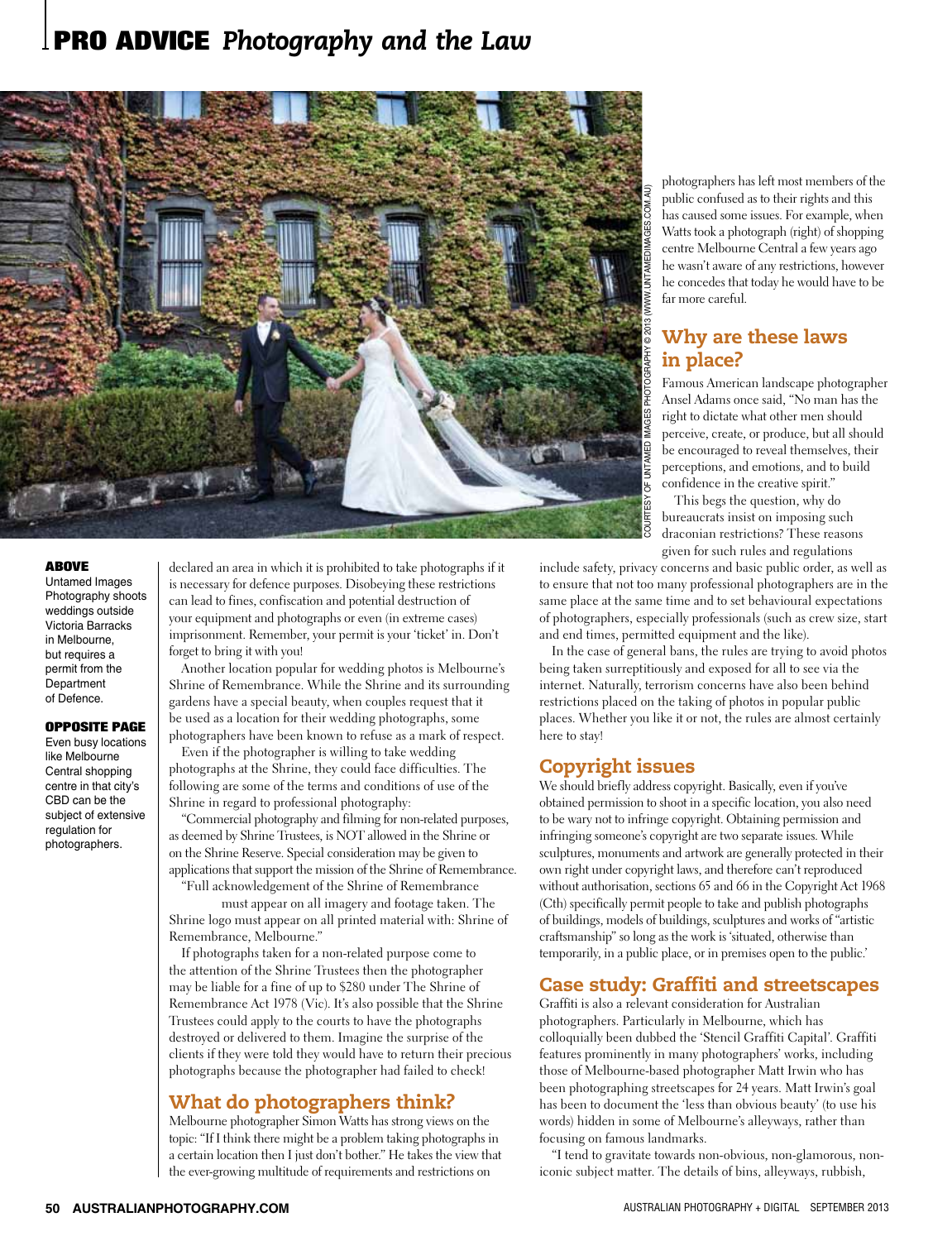and even decay often produce some of my interesting works. While I'm aware of the permissions I need to photograph in public places, this is rarely applicable to my work."

# Photographers beware

Reading this, you may think that being stopped as a photographer is something which happens to others. Think again! A recent study undertaken by researchers from Monash University with the Centre for Contemporary photography indicates otherwise. According to the study, an alarming 74.7% of the 261 professional photographers interviewed said they were asked to stop taking photographs in a public space. Almost 16% of those said they had been threatened with physical harm during the process. Over 17% claim they were threatened with legal action or arrest (despite the fact they thought they were acting within their rights), and 26% said that demands were placed upon them that their photographs be deleted. (The study can be found at www.ccp.org. au/docs/Submission\_Invasion\_Privacy.doc).

# **Conclusion**

The law relating to public spaces and photography is by no means black and white. However, on the 'plus' side it's often not too difficult to find out. Don't take risks: contact the relevant authority. If you're approached while taking photographs have your permit on hand; avoid confrontation; and know your rights. The final lesson is that the contrary of the old adage holds true: It's better to ask for permission than to ask for forgiveness!  $\odot$ 

*Disclaimer: The contents of this article are of a general nature only and must not be relied upon as a substitute for tailored legal advice.* 

*Sharon Givoni is an intellectual property lawyer who runs her own legal practice, Sharon Givoni Consulting. She acts for photographers and other creative people in business and can be contacted by email (sharon@iplegal.com.au) or call (03) 9527 1334 own legal plactice, sharon Givolu Consulting. She acts for*<br>*photographers and other creative people in business and can be*<br>*contacted by email (sharon@iplegal.com.au) or call (03) 9527 1334*<br>*or on 0410 557 907. Her web*